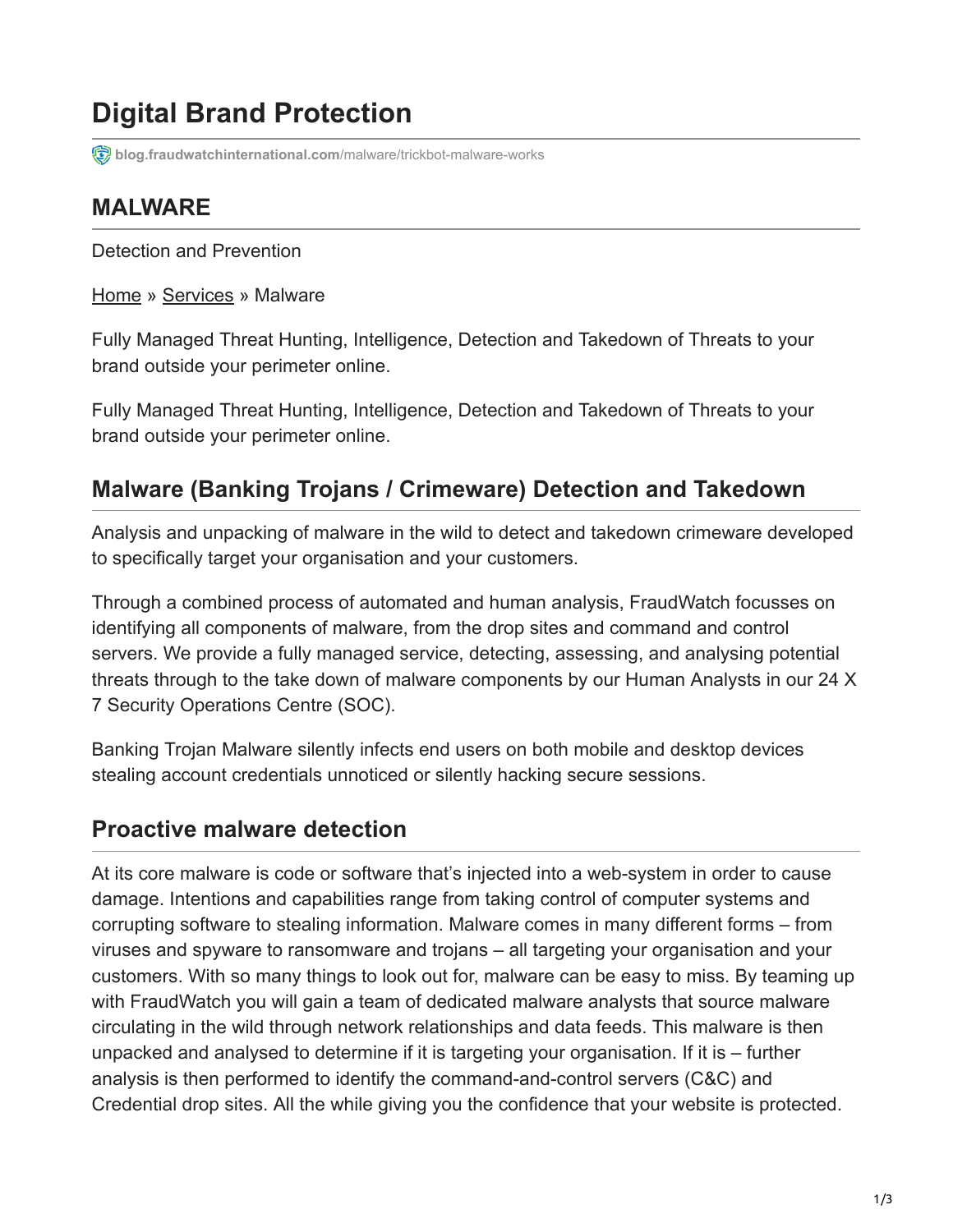## **Malware protection and prevention**

FraudWatch uses expert human analysts in our 24×7 Security Operation Centre (SOC) to spearhead the malware component takedown process. We do much more than simply send an automated single email to an abuse mailbox. Our team analyses each hosted component to determine all possible parties involved and work tirelessly to contact them. As a result of our extensive experience in the industry, in many cases, we have a direct reporting process for immediate [takedown](https://fraudwatch.com/site-takedown/) of malicious software.

Once all back-end infrastructure of the malware is taken down, it is rendered inoperable, regardless of the number of devices infected. The malware simply cannot communicate and provide stolen data or credentials back to the criminals. Working in conjunction with our exceptional **DMARC** and [Phishing](https://fraudwatch.com/phishing/) solutions will ensure overall protection of your company's assets.

Malware solutions are our business – which gives you the confidence to focus on your own.

### **Proactive malware detection**

At its core malware is code or software that's injected into a web-system in order to cause damage. Intentions and capabilities range from taking control of computer systems and corrupting software to stealing information. Malware comes in many different forms – from viruses and spyware to ransomware and trojans – all targeting your organisation and your customers. With so many things to look out for, malware can be easy to miss. By teaming up with FraudWatch you will gain a team of dedicated malware analysts that source malware circulating in the wild through network relationships and data feeds. This malware is then unpacked and analysed to determine if it is targeting your organisation. If it is – further analysis is then performed to identify the command-and-control servers (C&C) and Credential drop sites. All the while giving you the confidence that your website is protected.

#### **Malware protection and prevention**

FraudWatch uses expert human analysts in our 24×7 Security Operation Centre (SOC) to spearhead the malware component takedown process. We do much more than simply send an automated single email to an abuse mailbox. Our team analyses each hosted component to determine all possible parties involved and work tirelessly to contact them. As a result of our extensive experience in the industry, in many cases, we have a direct reporting process for immediate [takedown](https://fraudwatch.com/site-takedown/) of malicious software.

Once all back-end infrastructure of the malware is taken down, it is rendered inoperable, regardless of the number of devices infected. The malware simply cannot communicate and provide stolen data or credentials back to the criminals. Working in conjunction with our exceptional [DMARC](https://fraudwatch.com/dmarc/) and [Phishing](https://fraudwatch.com/phishing/) solutions will ensure overall protection of your company's assets.